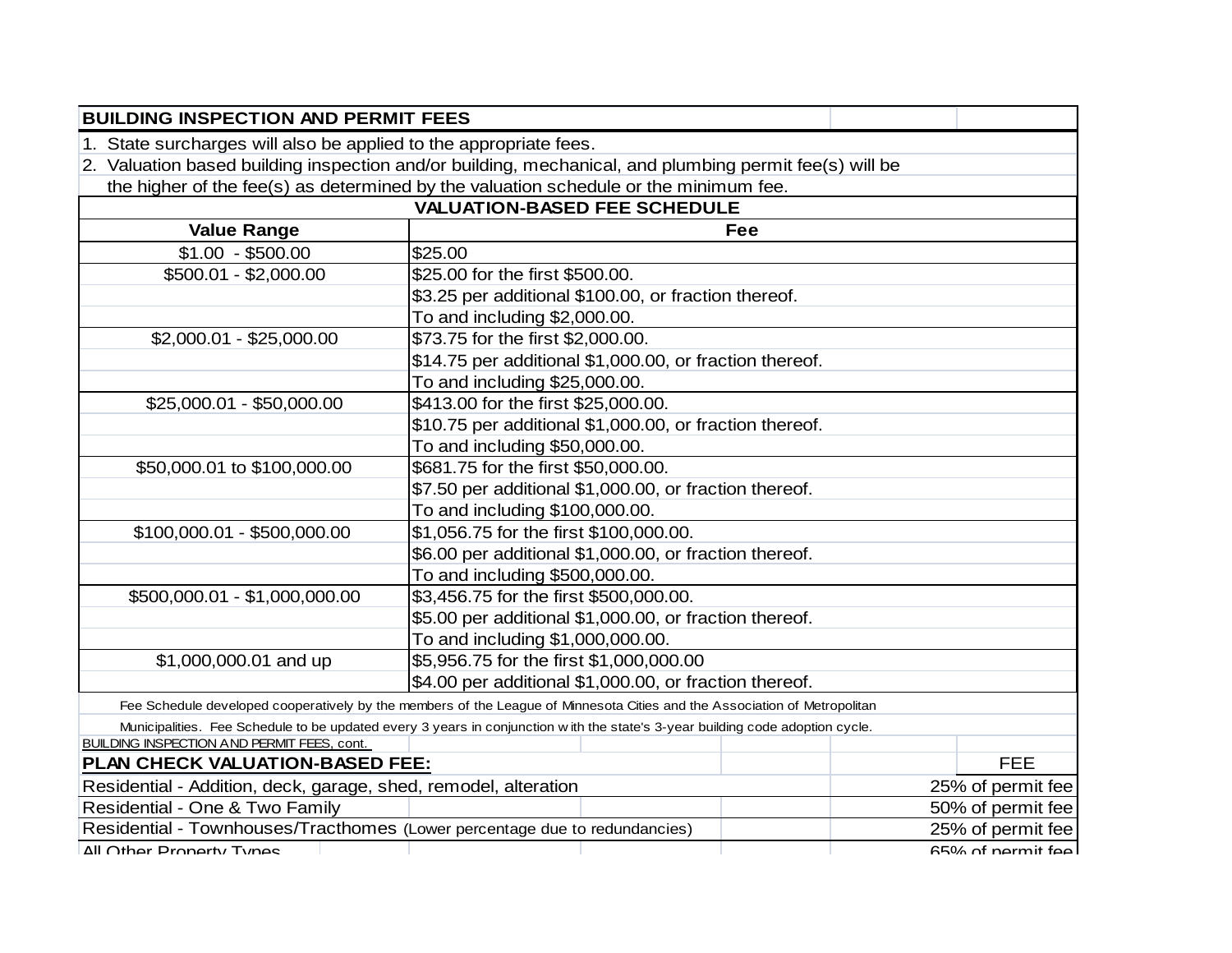| (Plan Check fees do not apply to plumbing or mechanical permits)<br>INSPECTION/PERMIT VALUATION-BASED FEE - MINIMUM:<br><b>FEE</b><br>Fire Suppression/Detection System - All Property Types:<br>* Valuation-based fee calculated at 2 percent of sprinkler project cost (\$100 minimum).<br><b>INSPECTION/PERMIT NONVALUATION-BASED FEE:</b><br><b>FEE</b><br>Demolition - All Property Types Other Than Residential One- & Two-Family:<br>\$250.00<br>Demolition - Residential One- & Two-Family:<br>\$75.00 | MI Utilet Fluperty Types                         | <b>DO YO UI DEITHIL IEE</b>  |
|----------------------------------------------------------------------------------------------------------------------------------------------------------------------------------------------------------------------------------------------------------------------------------------------------------------------------------------------------------------------------------------------------------------------------------------------------------------------------------------------------------------|--------------------------------------------------|------------------------------|
|                                                                                                                                                                                                                                                                                                                                                                                                                                                                                                                |                                                  |                              |
|                                                                                                                                                                                                                                                                                                                                                                                                                                                                                                                |                                                  |                              |
|                                                                                                                                                                                                                                                                                                                                                                                                                                                                                                                |                                                  |                              |
|                                                                                                                                                                                                                                                                                                                                                                                                                                                                                                                |                                                  | \$100.00*                    |
|                                                                                                                                                                                                                                                                                                                                                                                                                                                                                                                |                                                  |                              |
|                                                                                                                                                                                                                                                                                                                                                                                                                                                                                                                |                                                  |                              |
|                                                                                                                                                                                                                                                                                                                                                                                                                                                                                                                |                                                  |                              |
|                                                                                                                                                                                                                                                                                                                                                                                                                                                                                                                |                                                  |                              |
|                                                                                                                                                                                                                                                                                                                                                                                                                                                                                                                |                                                  |                              |
|                                                                                                                                                                                                                                                                                                                                                                                                                                                                                                                | Building - Residential One- & Two-Family Reroof: | \$65.00                      |
| Plumbing - Residential One- & Two-Family Sewer & Water Stub-In                                                                                                                                                                                                                                                                                                                                                                                                                                                 |                                                  | \$75.00                      |
| Moving - All Property Types:                                                                                                                                                                                                                                                                                                                                                                                                                                                                                   |                                                  | (see Conditional Use Permit) |
| Plumbing/Mechanical - Installation or Replacement of Single Fixture                                                                                                                                                                                                                                                                                                                                                                                                                                            |                                                  | \$30.00                      |
| <b>RENTAL DWELLING LICENSING AND INSPECTION FEES:</b><br><b>FEE</b>                                                                                                                                                                                                                                                                                                                                                                                                                                            |                                                  |                              |
| Rental Dwelling License (Valid for up to three years)                                                                                                                                                                                                                                                                                                                                                                                                                                                          |                                                  | \$25.00                      |
| Rental Dwelling Inspection - Base Fee (\$75.00 per dwelling)                                                                                                                                                                                                                                                                                                                                                                                                                                                   |                                                  | \$75.00                      |
| Rental Dwelling Inspection - Unit Fee (\$25.00 per unit added to the base fee)                                                                                                                                                                                                                                                                                                                                                                                                                                 |                                                  | \$25.00                      |
| Rental Dwelling - Follow-up Inspection                                                                                                                                                                                                                                                                                                                                                                                                                                                                         |                                                  | \$0.00                       |
| Rental Dwelling - Reinspection (Minimum charge of one hour)                                                                                                                                                                                                                                                                                                                                                                                                                                                    |                                                  | \$70.00                      |
|                                                                                                                                                                                                                                                                                                                                                                                                                                                                                                                |                                                  |                              |
| <b>OTHER INSPECTIONS AND FEES:</b>                                                                                                                                                                                                                                                                                                                                                                                                                                                                             |                                                  | <b>HOURLY RATES</b>          |
| 1. Inspections outside of normal business hours (minimum charge of two hours):                                                                                                                                                                                                                                                                                                                                                                                                                                 |                                                  | \$75.00                      |
| 2. Reinspection fees assessed under provisions of Section 108.8:                                                                                                                                                                                                                                                                                                                                                                                                                                               |                                                  | \$75.00 *                    |
| 3. Inspections for which no fee is specifically indicated (minimum charge of                                                                                                                                                                                                                                                                                                                                                                                                                                   |                                                  |                              |
| one-half hour):                                                                                                                                                                                                                                                                                                                                                                                                                                                                                                |                                                  | \$75.00 *                    |
| 4. Additional plan review required by changes, additions or revisions to plans:                                                                                                                                                                                                                                                                                                                                                                                                                                |                                                  |                              |
| (minimum charge of one-half hour)                                                                                                                                                                                                                                                                                                                                                                                                                                                                              |                                                  | \$75.00 *                    |
| 5. For use of outside consultants for plan checking and inspections, or both:<br>Actual costs **                                                                                                                                                                                                                                                                                                                                                                                                               |                                                  |                              |
| 6. Additional inspection fee where work commenced prior to application:                                                                                                                                                                                                                                                                                                                                                                                                                                        |                                                  | \$75.00 *                    |
|                                                                                                                                                                                                                                                                                                                                                                                                                                                                                                                |                                                  |                              |
| Or the total hourly cost, whichever is the greatest. This cost shall include supervision,                                                                                                                                                                                                                                                                                                                                                                                                                      |                                                  |                              |
| overhead, equipment, hourly wages and fringe benefits of the employees involved.                                                                                                                                                                                                                                                                                                                                                                                                                               |                                                  |                              |
| Actual costs include administrative and overhead costs.                                                                                                                                                                                                                                                                                                                                                                                                                                                        |                                                  |                              |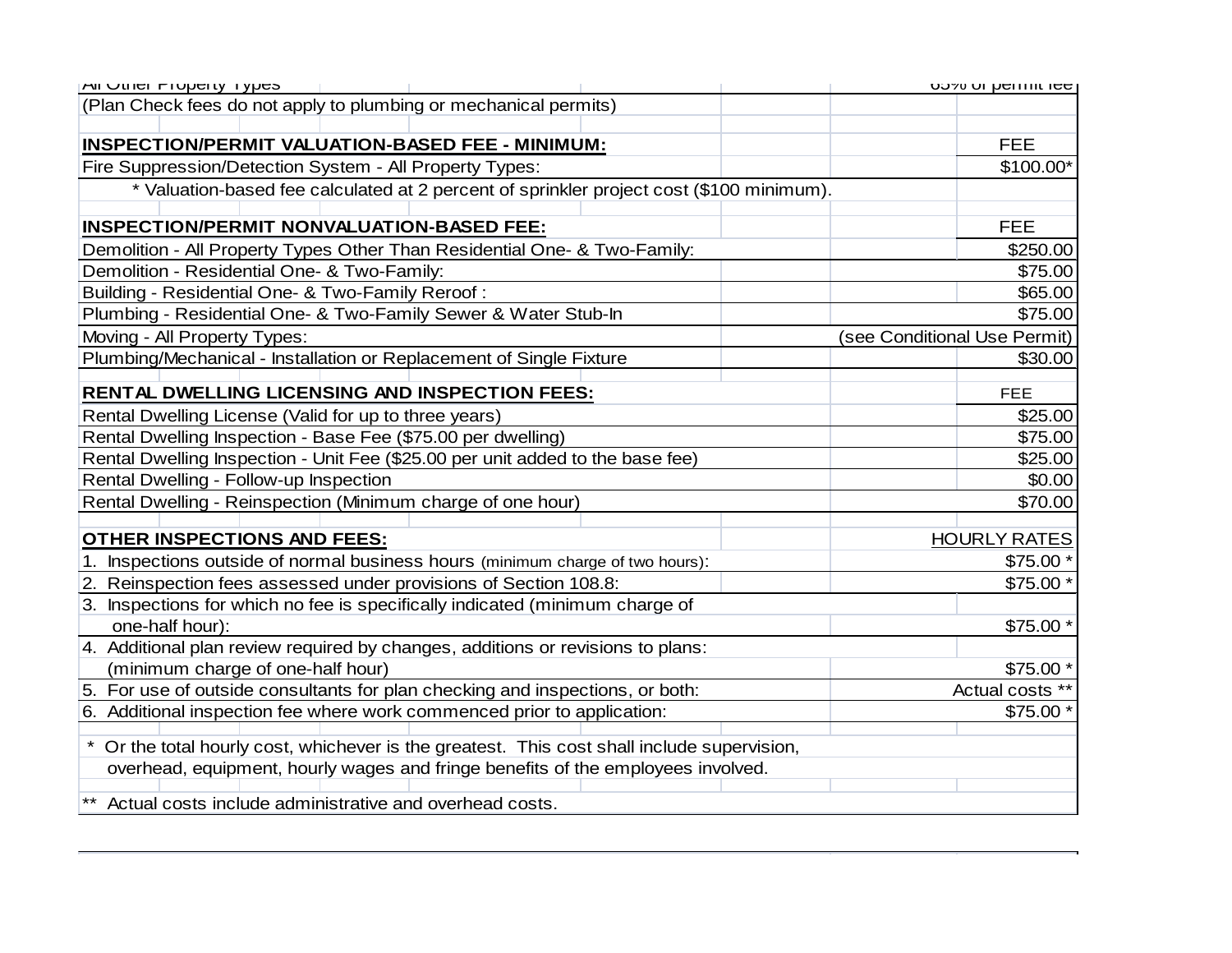| <b>ENGINEERING FEES</b>             |                                                                                          |
|-------------------------------------|------------------------------------------------------------------------------------------|
| Plan and Specification Fees:        |                                                                                          |
| Prints Size 22" x 34" and Larger:   | \$10.00 first print                                                                      |
|                                     | \$5.00 each additional print                                                             |
| <b>Electric Plans and Specs</b>     | \$20.00                                                                                  |
|                                     |                                                                                          |
| Right-of-Way Utility & Permit Fees: |                                                                                          |
| Work in the Right-of-Way Permit Fee | No Charge                                                                                |
| <b>Annual Registration Fee</b>      | No Charge                                                                                |
| Utility Permit Fee *                | \$100.00                                                                                 |
| Utility Permit Extension Fee *      | \$100.00                                                                                 |
| Delay Penalty                       | \$100.00 per day                                                                         |
|                                     | * Fees may be waived or combined in accordance with City Code, Chapter14, Section 14.12. |

| <b>NUISANCE VIOLATION</b>                                                                   |  |  |        |  |
|---------------------------------------------------------------------------------------------|--|--|--------|--|
| 1st Inspection Notice - Courtesy Notice:                                                    |  |  | \$0.00 |  |
| 2nd Reinspection Notice - Official Notice of Violation Issued:                              |  |  |        |  |
| 3rd Reinspection Notice - Citation Issued or sent to Council for declaring Public Nuisance: |  |  |        |  |
| Junk Ordinance-Declared Public Nuisance by City Council:<br>All actual costs of cleanup     |  |  |        |  |
|                                                                                             |  |  |        |  |

| PRIVATE ACTIVITY REVENUE BOND (CONDUIT DEBT ISSUANCE) FEES                                |  |                                                                                             |  |  |  |            |
|-------------------------------------------------------------------------------------------|--|---------------------------------------------------------------------------------------------|--|--|--|------------|
| Non-Refundable Application Fee:                                                           |  |                                                                                             |  |  |  | \$2,500.00 |
| Administrative Fee -                                                                      |  |                                                                                             |  |  |  |            |
| 1. Private businesses and other organizations which pay local property taxes:             |  |                                                                                             |  |  |  |            |
|                                                                                           |  | At bond closing, an administrative fee in the amount of 1/4 of one percent (0.25%) of the   |  |  |  |            |
| principal amount of the bonds.                                                            |  |                                                                                             |  |  |  |            |
|                                                                                           |  |                                                                                             |  |  |  |            |
| ADMINISTRATIVE FEE, cont.                                                                 |  |                                                                                             |  |  |  |            |
| 2. Businesses and organizations which do not pay local property taxes:                    |  |                                                                                             |  |  |  |            |
|                                                                                           |  | At bond closing, an administrative fee in the amount of 1/8 of one percent (0.125%) of the  |  |  |  |            |
|                                                                                           |  | principal amount of the bonds, and annually thereafter 1/8 of one percent (0.125%) of the   |  |  |  |            |
|                                                                                           |  | outstanding principal amount of the bonds. The administrative fee may be paid in a lump sum |  |  |  |            |
| at bond closing, or may be paid semiannually while the bonds are outstanding at the times |  |                                                                                             |  |  |  |            |
| concified in the bond decuments                                                           |  |                                                                                             |  |  |  |            |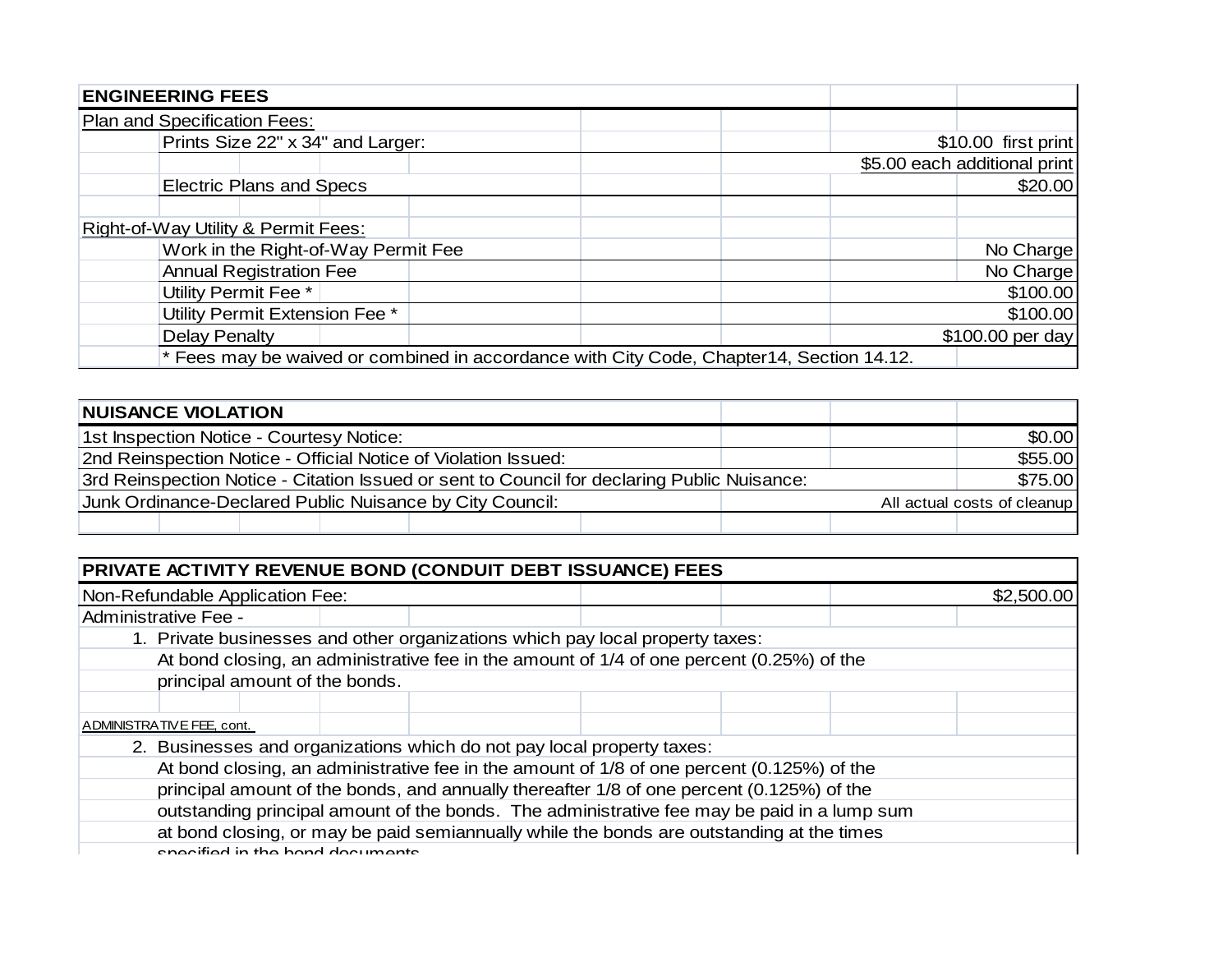|               | specified in the bond documents.                                                                          |  |  |  |                                          |                           |  |  |
|---------------|-----------------------------------------------------------------------------------------------------------|--|--|--|------------------------------------------|---------------------------|--|--|
|               | PUBLIC IMPROVEMENT ASSESSMENT FEES                                                                        |  |  |  |                                          |                           |  |  |
|               | <b>Deferred Assessments</b>                                                                               |  |  |  |                                          |                           |  |  |
|               | All deferred assessments shall be subject to interest.                                                    |  |  |  |                                          |                           |  |  |
|               |                                                                                                           |  |  |  |                                          |                           |  |  |
|               | New Subdivisions - Public Streets                                                                         |  |  |  |                                          |                           |  |  |
|               | Street signs, street lighting, and boulevard trees in new subdivisions (assessed with a city street       |  |  |  |                                          |                           |  |  |
|               | construction project, or paid by the developer as a fee per the Developer's Agreement if a city-          |  |  |  |                                          |                           |  |  |
|               | administered assessable project, regardless of quantities installed).                                     |  |  |  |                                          |                           |  |  |
|               | Street sign charge:                                                                                       |  |  |  |                                          | \$300.00 per road station |  |  |
|               | Boulevard tree charge:                                                                                    |  |  |  |                                          | \$400.00 per road station |  |  |
|               | Street lighting charge:                                                                                   |  |  |  |                                          | <b>Actual costs</b>       |  |  |
|               |                                                                                                           |  |  |  |                                          |                           |  |  |
|               | Note: Road Station = 100 linear feet as measured along the centerline of new public streets.              |  |  |  |                                          |                           |  |  |
|               |                                                                                                           |  |  |  |                                          |                           |  |  |
|               | New Subdivisions - Private Streets Only                                                                   |  |  |  |                                          |                           |  |  |
|               | Street sign charge:                                                                                       |  |  |  | \$500.00 per connection to public street |                           |  |  |
|               | Boulevard tree charge:                                                                                    |  |  |  | \$400.00 per connection to public street |                           |  |  |
|               | Street lighting charge:                                                                                   |  |  |  | <b>Actual costs</b>                      |                           |  |  |
|               | Note: If public streets are constructed in conjunction with private streets, only "Public Street" charges |  |  |  |                                          |                           |  |  |
|               | shall apply. When connection charges apply, the fee shall be paid regardless of what is installed at the  |  |  |  |                                          |                           |  |  |
| intersection. |                                                                                                           |  |  |  |                                          |                           |  |  |
|               |                                                                                                           |  |  |  |                                          |                           |  |  |
|               | <b>Reconstruction Projects:</b>                                                                           |  |  |  |                                          |                           |  |  |
|               | All Commercial & Industrial Street Reconstruction (9-ton design):                                         |  |  |  |                                          | \$43.00 per L.F. frontage |  |  |
|               | All Residential Street Reconstruction (7-ton design):                                                     |  |  |  |                                          | \$35.00 per L.F. frontage |  |  |
|               | (Rates calculated at 25% of project costs.)                                                               |  |  |  |                                          |                           |  |  |
|               | Bituminous Alley Reconstruction (based on 25% of project costs):                                          |  |  |  |                                          | \$10.00 per L.F. frontage |  |  |
|               | Gravel Alley Paving (based on 50% of project costs):                                                      |  |  |  |                                          | \$20.00 per L.F. frontage |  |  |
|               | Sanitary Sewer Service & Water Service Replacement During                                                 |  |  |  |                                          |                           |  |  |
|               | Reconstruction (based on 100% of project costs):                                                          |  |  |  |                                          |                           |  |  |
|               | 6" P.V.C. sanitary sewer service*:                                                                        |  |  |  |                                          | \$1,600.00 each           |  |  |
|               | 1" or smaller copper water service*:                                                                      |  |  |  |                                          | \$1,600.00 each           |  |  |
|               | * Fee reduced to \$1,440.00 each if sewer & water                                                         |  |  |  |                                          |                           |  |  |
|               | services are constructed through same project (10% savings).                                              |  |  |  |                                          |                           |  |  |
|               | 8" or larger conitory couver convice                                                                      |  |  |  |                                          | Charna actual coete       |  |  |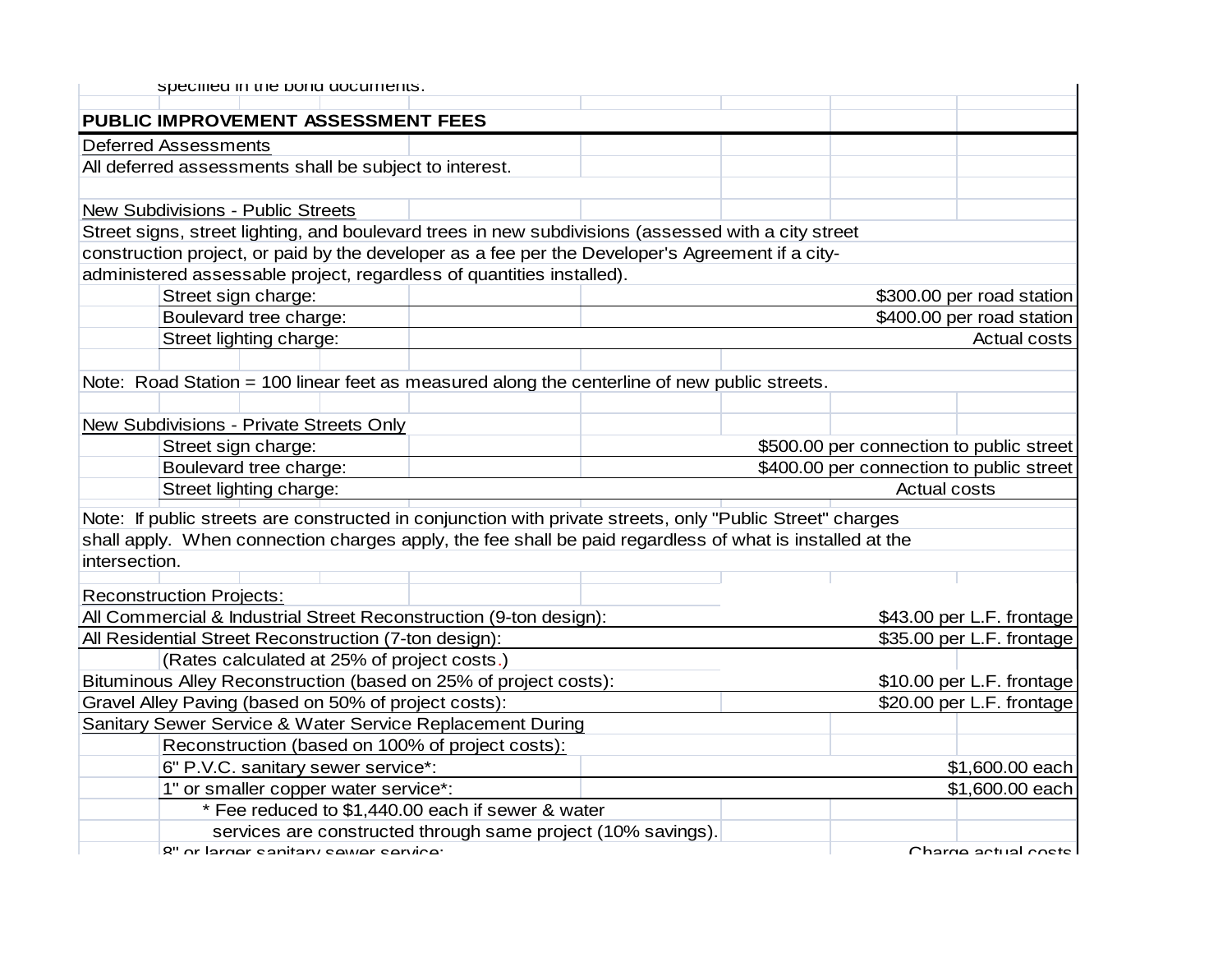| SEI VICE.<br><b>Sanitaly Sewer</b><br><b>UI latuer</b>               | <b>COSIS</b><br>sharu <del>c</del> actuari |
|----------------------------------------------------------------------|--------------------------------------------|
| ייר <i>יו</i><br>service:<br>. Iarger water<br>or<br>$1/\mathcal{L}$ | costs.<br>harde ت<br>ae actual             |

| ZONING, SUBDIVISION, AND GENERAL LAND USE PERMITS                                                       |             |               |
|---------------------------------------------------------------------------------------------------------|-------------|---------------|
| 1. State surcharges will also be applied to the appropriate fees.                                       |             |               |
| 2. No fee for developments with less than 0.01 acre of new impervious surface (aggregate base is        |             |               |
| considered impervious surface).                                                                         |             |               |
| 3. For certain land use permits, the City of Red Wing charges a nonrefundable base fee and an escrow    |             |               |
| account fee as shown below. The base fee is nonrefundable. Actual staff review expenses and             |             |               |
| direct costs are charged against the escrow account. Any escrow account balance is refunded             |             |               |
| to the applicant once the zoning approval is given and all conditions of approval have been             |             |               |
| substantially met. For project reviews that require additional staff time and direct costs beyond the   |             |               |
| limits of the initial base fee and escrow account, the City reserves the right to require an additional |             |               |
| escrow account payment. The escrow account fees are placed in a noninterest-bearing account.            |             |               |
| Staff expense reimbursement is charged for private development and not for public projects. Base        |             |               |
| fees and initial escrow account fees are set as noted below                                             |             |               |
| 4. Public projects that are sponsored by public agencies are not required to pay the escrow account     |             |               |
| fee and will not be charged for staff review expenses. Public agencies include the State, County,       |             |               |
| School District and any City agency such as the Red Wing Port Authority and Red Wing Housing            |             |               |
| and Redevelopment Authority.                                                                            |             |               |
| 5. Multiple applications - there are instances where more than one permit is applied for at the same    |             |               |
| time for the same development. In these instances, the applicant shall pay one base fee and escrow      |             |               |
| account. The base and escrow account fee paid in these instances shall be the fees associated           |             |               |
| with the highest cost permit.                                                                           |             |               |
|                                                                                                         |             |               |
| <b>SUBDIVISION PERMIT/APPLICATION FEES:</b>                                                             | <b>FEE</b>  | <b>ESCROW</b> |
| Plats - Final                                                                                           | \$500.00*   | see "A"       |
| Plats - Preliminary                                                                                     | \$1,000.00* | see "A"       |
| * To the base fee shall be added \$15.00 per lot.                                                       |             |               |
|                                                                                                         |             |               |
|                                                                                                         |             |               |
| <b>ZONING PERMIT/APPLICATION FEES:</b>                                                                  | <b>FEE</b>  | <b>ESCROW</b> |
| Certificate of Compliance - Fence, Home Occupation, Pools                                               | \$40.00     | <b>None</b>   |
| Certificate of Compliance - All Other                                                                   | \$110.00    | <b>None</b>   |
| <b>Certificate of Design Review</b>                                                                     | \$40.00     | <b>None</b>   |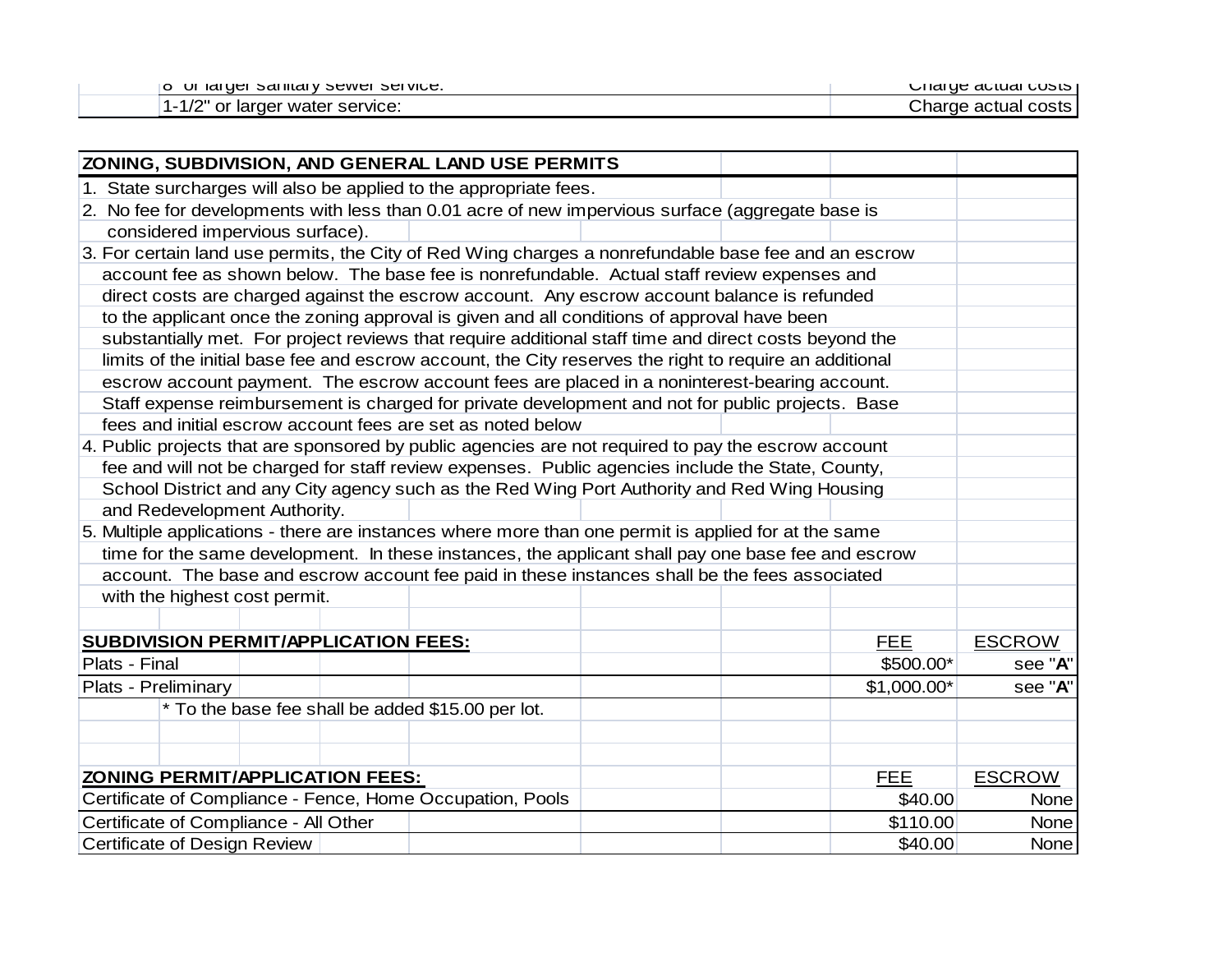| Conditional Use Permit - Industrial, Commercial, Civic                    |       |                  | \$220.00   | \$500.00      |
|---------------------------------------------------------------------------|-------|------------------|------------|---------------|
| <b>Conditional Use Permits - Residential</b>                              |       |                  | \$190.00   | \$500.00      |
| <b>Grading and Erosion Control:</b>                                       |       |                  |            |               |
| Less Than or Equal to1/2 Acre                                             |       |                  | \$220.00   | None          |
| More Than 1/2 Acre                                                        |       |                  | \$265.00   | \$300.00      |
| <b>Land Division Correction</b>                                           |       |                  | \$165.00   | \$300.00      |
| Minor Subdivision                                                         |       |                  | \$250.00   | \$300.00      |
| <b>Planned Developments</b>                                               |       |                  | \$1,320.00 | see "A"       |
| Planned Developments - Plan Change                                        |       |                  | \$550.00   | None          |
| Resubdivision                                                             |       |                  | \$165.00   | None          |
| Rezoning                                                                  |       |                  | \$250.00   | see "A"       |
| <b>Signs</b>                                                              |       |                  | $$40.00*$  | None          |
| *\$40.00 Per Sign to a Maximum of \$200.00                                |       |                  |            |               |
| Stormwater Management Plans - Commercial/Industrial                       |       |                  | \$200.00   | \$300.00      |
| Stormwater Management Plans - Residential                                 |       |                  | \$150.00   | None          |
| <b>Text Amendments</b>                                                    |       |                  | \$100.00   | \$500.00      |
| Variances - Industrial, Commercial, Civic                                 |       |                  | \$220.00   | \$500.00      |
| Variances - Residential Existing Construction                             |       |                  | \$110.00   | None          |
| Variances - Residential New Construction                                  |       |                  | \$165.00   | \$500.00      |
| <b>Zoning Appeal</b>                                                      |       |                  | \$50.00    | None          |
|                                                                           |       |                  |            |               |
|                                                                           |       |                  |            |               |
| <b>OTHER PERMIT/APPLICATION FEES:</b>                                     |       |                  | <b>FEE</b> | <b>ESCROW</b> |
| Additional Administrative Fee for Signs Installed Without a Permit        |       |                  |            |               |
| as per Division 65-090 of the Red Wing Zoning Code                        |       |                  | \$75.00    | None          |
| <b>Annexation Petitions</b>                                               |       |                  | \$150.00   | see "B"       |
| Comprehensive Plan Amendment - Developer Initiated                        |       |                  | \$200.00   | see "B"       |
| <b>Environmental Assessments</b>                                          |       |                  | \$500.00   | \$1,500.00    |
| Environmental Assessments - Residential Historic Properties               |       |                  | \$165.00   | None          |
| <b>Heritage Preservation Design Review</b>                                |       |                  | \$50.00    | None          |
| <b>Public Hearing Notice</b>                                              |       |                  | \$100.00   | None          |
| Reinspection Fee as per Division 95-030 B) of the Red Wing Zoning Code    |       |                  | \$55.00    | None          |
|                                                                           |       |                  |            |               |
| $A = \begin{bmatrix} 0 & -10 \\ 0 & -10 \end{bmatrix}$ Acres:<br>\$500.00 | $B =$ | 0 - 10 Acres:    | \$0.00     |               |
| \$1,000,00<br>$10+ - 40$ Acres                                            |       | $10+ - 40$ Acres | \$500.00   |               |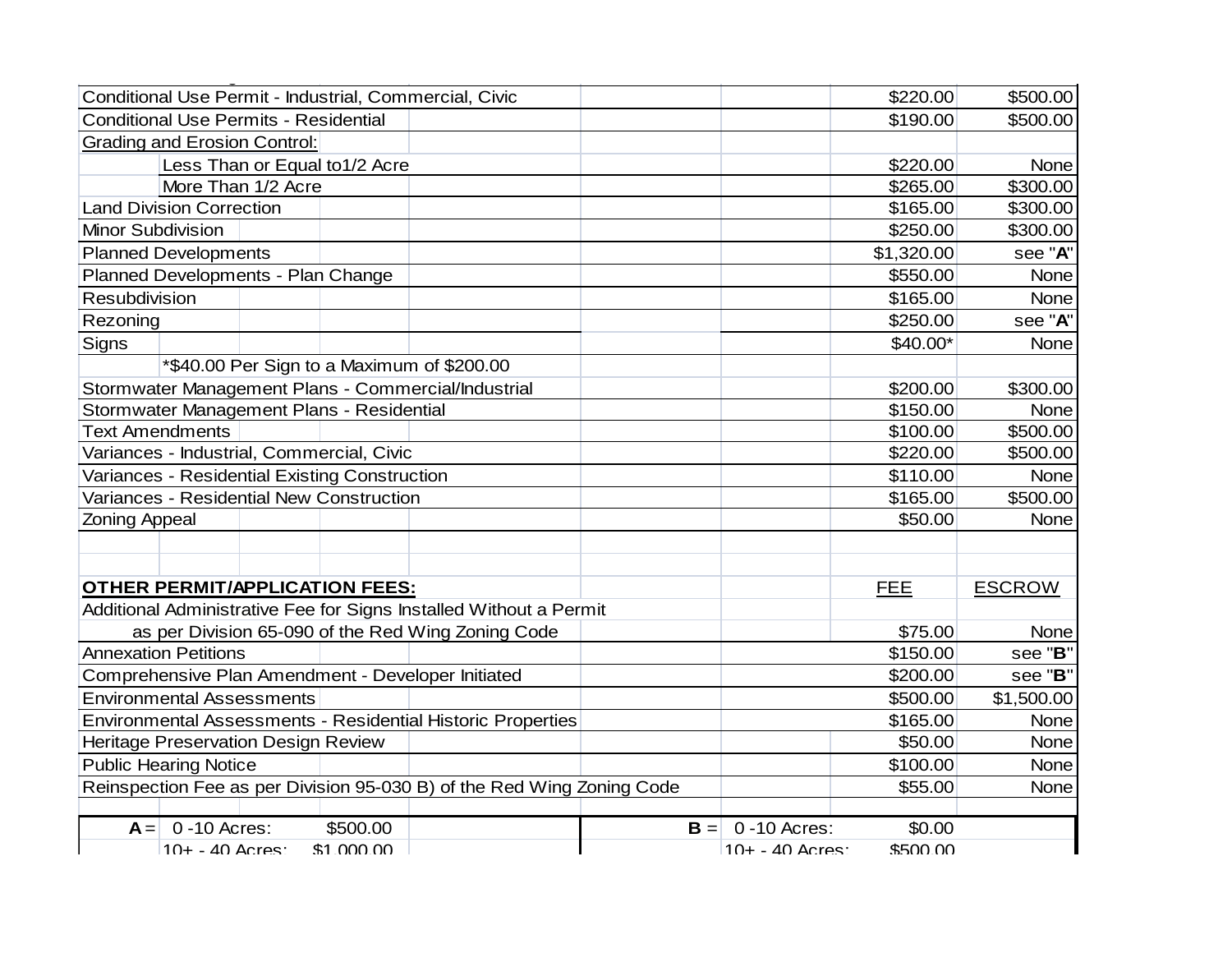| 41,000.00<br>$10T - 40$ $N100$ .<br>\$1,500.00<br>Over 40 Acres:                             |           |                                          | $10T - 40$ $N100$ .<br>Over 40 Acres: | www.oo<br>\$1,000.00 |
|----------------------------------------------------------------------------------------------|-----------|------------------------------------------|---------------------------------------|----------------------|
|                                                                                              |           |                                          |                                       |                      |
|                                                                                              |           |                                          |                                       |                      |
|                                                                                              |           |                                          |                                       |                      |
|                                                                                              |           |                                          |                                       |                      |
|                                                                                              |           |                                          |                                       |                      |
|                                                                                              |           |                                          |                                       |                      |
|                                                                                              |           |                                          |                                       |                      |
| ZONING, SUBDIVISION, AND GENERAL LAND USE PERMITS, cont.                                     |           |                                          |                                       |                      |
| FEES IN LIEU OF PARK LAND DEDICATION                                                         |           |                                          |                                       |                      |
| Equivalent cash amounts for new subdivisions and planned development for recreational        |           |                                          |                                       |                      |
| facilities are charged at the time building permits are issued and are as follows:           |           |                                          |                                       |                      |
| Apartments & Townhouses:                                                                     |           | \$225.00 per bedroom                     |                                       |                      |
| <b>Commercial and Industrial Subdivisions</b>                                                |           |                                          |                                       |                      |
| Planned Industrial Development and                                                           |           |                                          |                                       |                      |
| <b>Planned Commercial Development:</b>                                                       |           | \$1,450.00 per gross acre of development |                                       |                      |
| Double-Family Dwelling:                                                                      |           |                                          | \$500.00 per unit*                    |                      |
| Single-Family Dwelling:                                                                      |           |                                          | \$525.00 per unit*                    |                      |
| * Planned Residential Development to be calculated based on per unit fees shown above.       |           |                                          |                                       |                      |
| <b>Further Explanation</b>                                                                   |           |                                          |                                       |                      |
| Residential Applicants shall include the following land uses:                                |           |                                          |                                       |                      |
| · Single family, duplex, townhomes, apartments, boarding houses, garage projects, associated |           |                                          |                                       |                      |
| fences, residential pools                                                                    |           |                                          |                                       |                      |
| Student housing, housing for the elderly                                                     |           |                                          |                                       |                      |
| Churches, convents, cemeteries                                                               |           |                                          |                                       |                      |
| • Public non-commercial recreational uses, campgrounds, nature centers                       |           |                                          |                                       |                      |
| • Agricultural uses, forestry                                                                |           |                                          |                                       |                      |
| • School and day care (public and nonprofit)                                                 |           |                                          |                                       |                      |
| • Group homes                                                                                |           |                                          |                                       |                      |
| • Home occupations                                                                           |           |                                          |                                       |                      |
| • Bed and Breakfast                                                                          |           |                                          |                                       |                      |
| <b>PROPERTY VACATION FEES</b>                                                                |           |                                          |                                       |                      |
| Filing Fee for Petition to Vacate:                                                           | Easements |                                          |                                       | \$225.00             |
|                                                                                              |           |                                          |                                       | \$425.00             |
|                                                                                              | Parks     |                                          |                                       |                      |